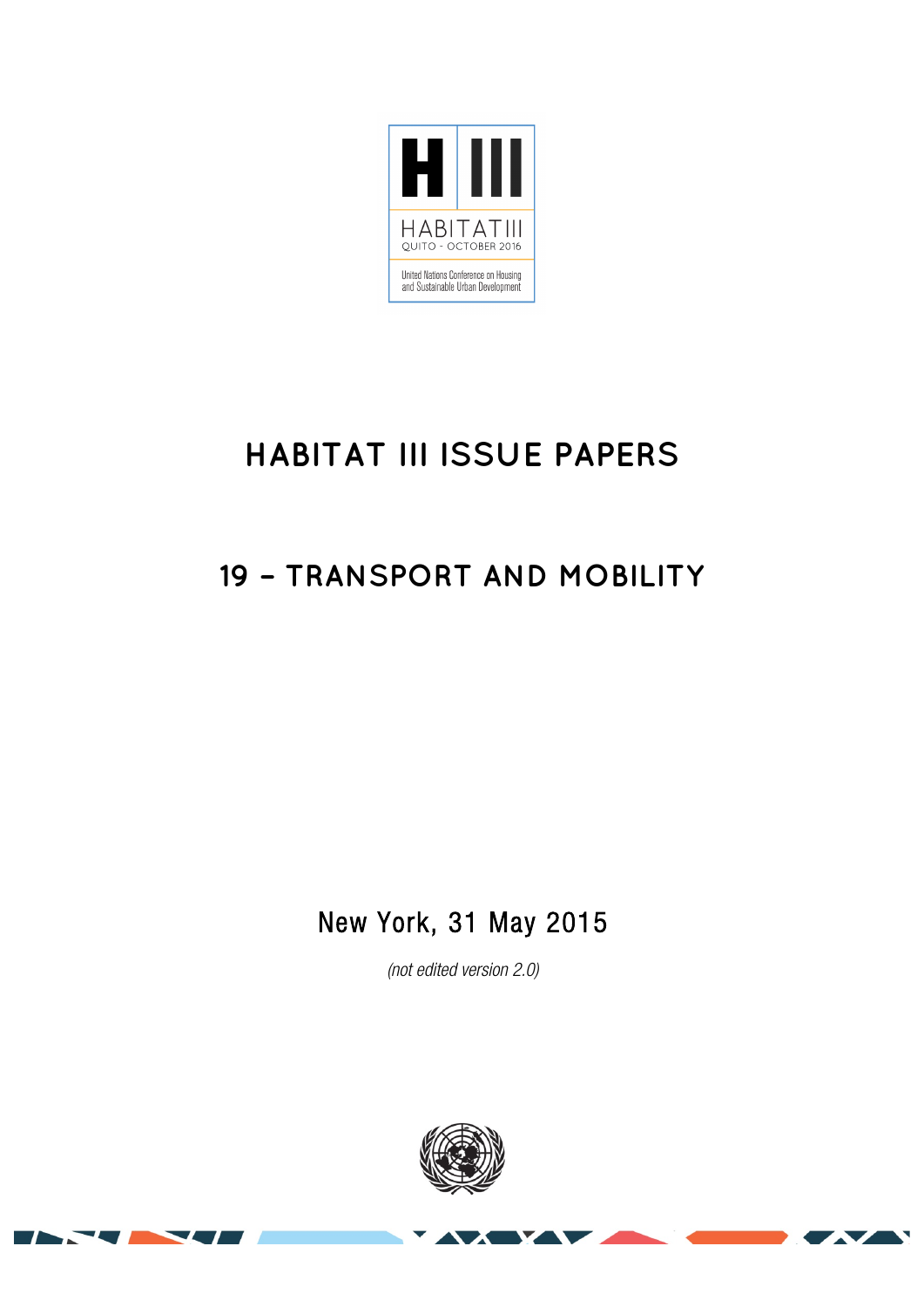

## ISSUE PAPER ON TRANSPORT AND MOBILITY

## KEY WORDS

Accessibility, land-use planning, Transit orientated Development, National Urban Policy, Freight, Intermodal integration,

## MAIN CONCEPTS

Sustainable Urban Mobility: The goal of all transportation is to create universal access to safe, clean and affordable transport for all that in turn may provide access to opportunities, services, goods and amenities. Accessibility and sustainable mobility is to do with the quality and efficiency of reaching destinations whose distances are reduced rather than the hardware associated with transport. Accordingly, sustainable urban mobility is determined by the degree to which the city as a whole is accessible to all its residents, including the poor, the elderly, the young, people with disabilities, women and children.

Non-motorised Transport: refers to the transportation of passengers through human or animal powered means. It includes, bicycles, rickshaws, pedicabs, animal drawn carts, push –carts and trolleys and walking.

Public Transport: Formal Public Transport services are those available to the public for payment, run on specified routes, to timetables with set fares and (for the purposes of this paper) in urban areas. They may be operated by public or private organisations and covers a wide range of modes like, bus, light rail (tramways, streetcars), metros, suburban rail, cable-cars and waterborne transport (e.g. ferries and boats)<sup>1</sup>.

Compact cities' or 'smart growth" describe urban development that is compact, resource-efficient and less dependent on the use of private cars. The term 'smart growth' is most commonly used in North America, while in Europe and Australia the term 'compact city' is used more often to connote similar concepts. As an antidote to sprawl, these terms aim to reduce the municipal fiscal burden of accommodating new growth, while at the same time promoting walking and cycling, historical preservation, mixed-income housing that helps reduce social and class segregation and diversity of housing and mobility choices that appeal to a range of lifestyle preferences. Ten accepted principles that define such developments are: (1) mixed-land uses (2) compact building design (3) a range of housing

 $1$  Global Report on Human Settlements 2013 : Planning and Design for Sustainable Urban Mobility (GRHS 2013)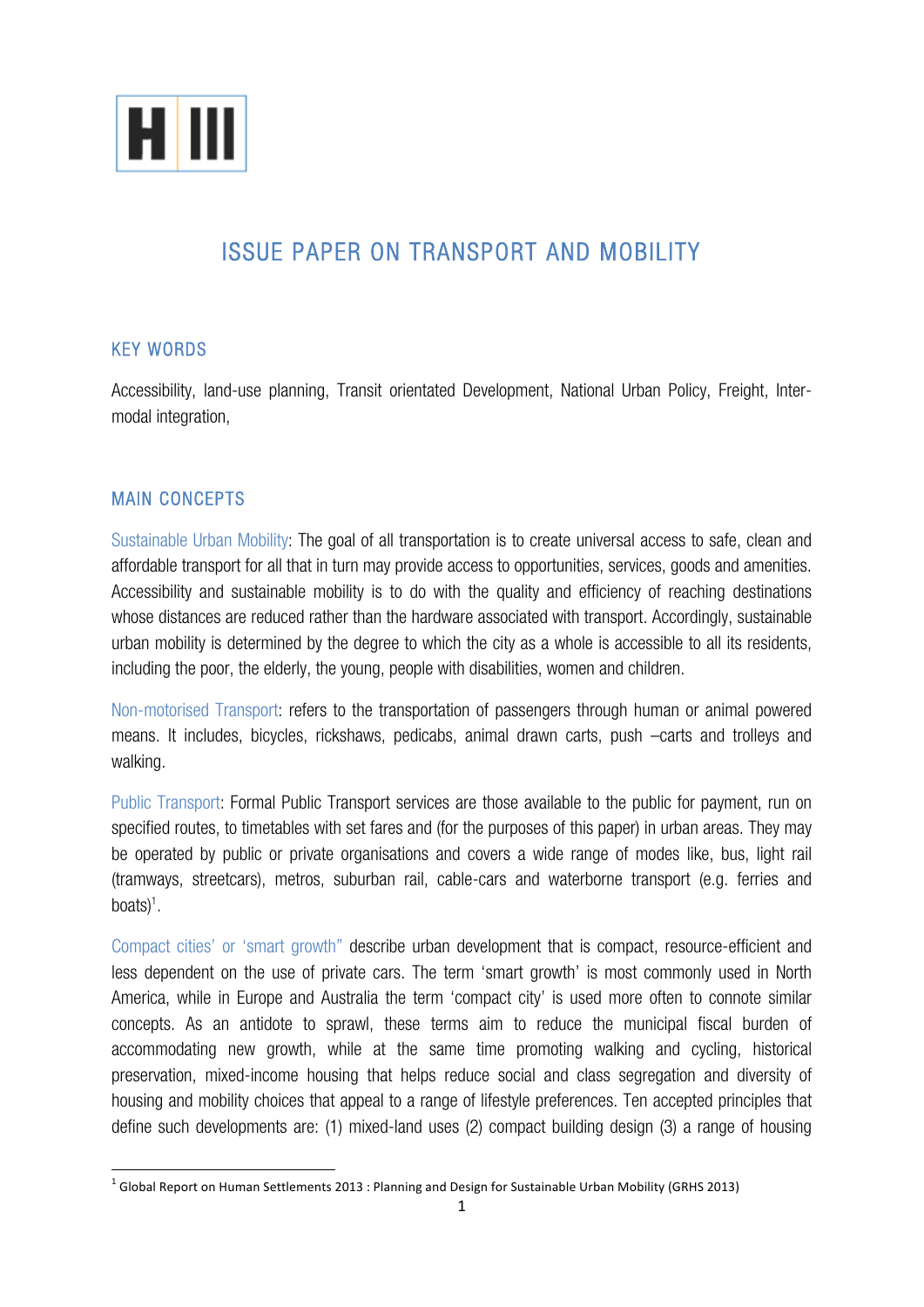

opportunities and choices as part of the mixed housing (4) walkable neighborhoods (5) distinctive, attractive communities with a strong sense of place (6) preservation of open space, farmland, natural beauty and critical environmental areas (7) development directed towards existing communities (8) a variety of transportation choices (9) development decisions that are predictable, fair and cost effective and (10) community and stakeholder collaboration in development decisions<sup>2</sup>.

Transport Demand Management (TDM): Urban planning and design that has a strong relationship with travel demand management can be a cost-effective alternative to increasing capacity. A demand management approach to transport through better urban planning has the potential to deliver better environmental outcomes, improved public health, stronger communities, and more prosperous cities. TDM has to be part of the comprehensive strategy and complex set of technological measures and policies for the management of urban transport.

## FIGURES AND KEY FACTS

Transport, in 2010, was responsible for approximately 23% of total energy-related  $CO<sub>2</sub>$  emissions. Greenhouse Gas Emissions from the transport sector have more than doubled since 1970 - increasing at a faster rate than any other energy end-use - to reach 7.0 Gt  $CO_{2eq}$  in 2010. The final energy consumption for transport reached 27.4 % of total end-use energy, of which a large share was urban. In a business as usual scenario, transport emissions could increase at a faster rate than emissions from other energy end-use sectors and reach about 12 Gt CO<sub>2</sub> a year by 2050<sup>3</sup>. This trend endangers the goal of limiting the increase in global temperatures to two degrees Celsius above pre-industrial levels. However, increasing mobility and connectivity in cities brings enormous benefits to society and also provides the essential means by which a city can function effectively.

Outdoor air pollution, which is partly caused by transport, was estimated to cause 3.7 million premature deaths worldwide in 2012; predominantly, 88% of these deaths were in low and middle-income countries4 . Transport also contributes to soil and water pollution.

Traffic congestion, not only increases local air pollution but also causes heavy economic losses due to time and fuel wastage and increased emissions. For example, in the United States, time lost in traffic amounted to 0.7% of GDP, in the UK to 1.2 % of GDP, 3.4% in Dakar, Senegal; 4% in Manila,

<sup>&</sup>lt;u>perfect</u><br>2 Bullard, 2007; Duany et al, 2000; http://www.smartgrowth.org/network.php, cited in GRHS 2013<br>2 Bullard, 2007; Duany et al, 2000; http://www.smartgrowth.org/network.php, cited in GRHS

<sup>&</sup>lt;sup>3</sup> Climate Change 2014: Mitigation of Climate Change. Contribution of Working Group III to the Fifth Assessment Report of the Intergovernmental Panel on Climate Change ( Chapter 8 , Transport)

 $4$  WHO 2014 (http://www.who.int/phe/health\_topics/outdoorair/databases/faqs\_air\_pollution.pdf?ua=1)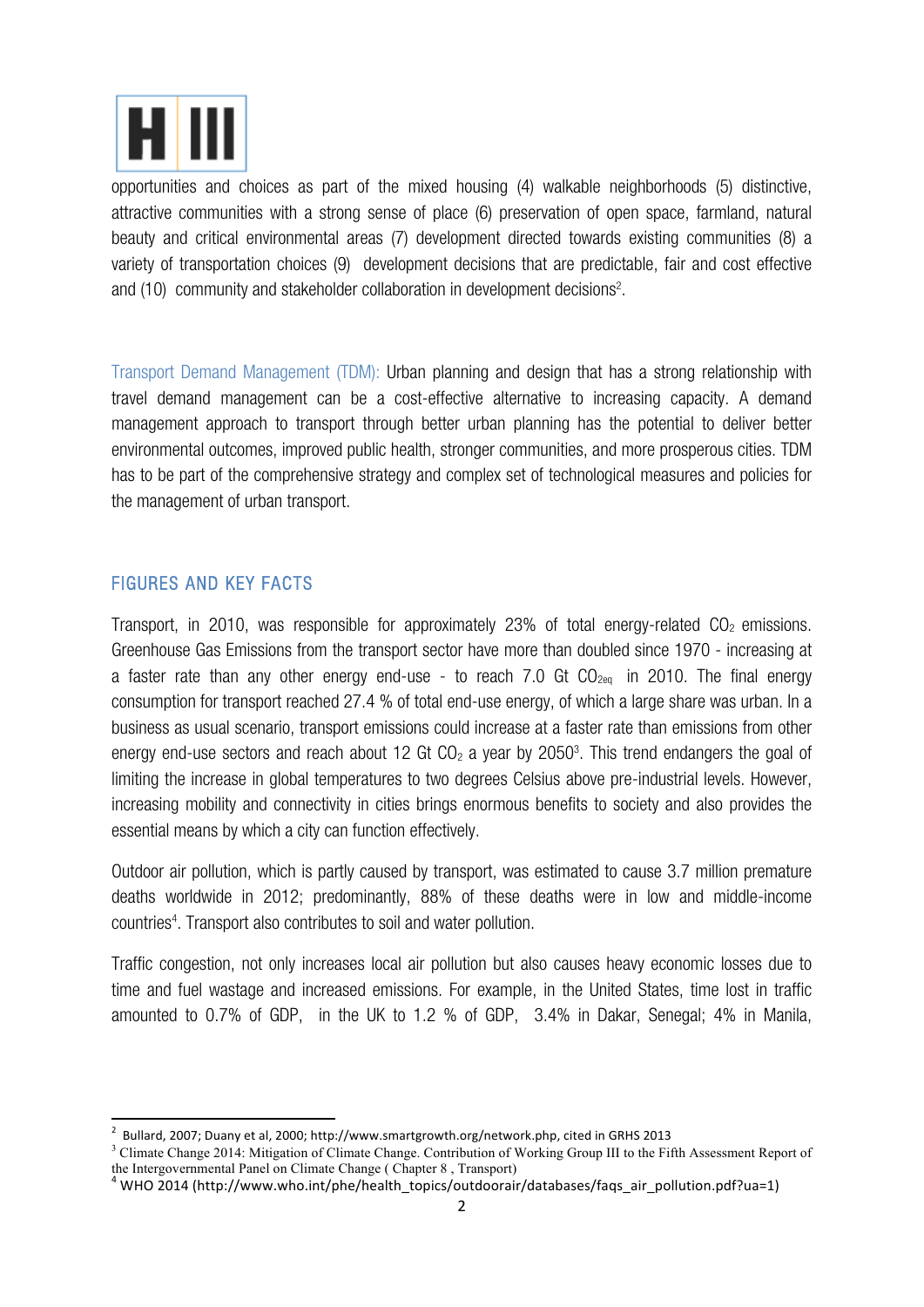

Philippines, 3.3% to 5.3% in Beijing, China ; 1% to 6% in Bangkok, Thailand and up to 10% in Lima, Peru where people on average spend around four hours in daily travel<sup>5</sup>.

Annually, 1.24 million people are killed in road traffic accidents which occur predominantly (92%) in low and middle income countries. Africa, which has only 2% of the world's vehicles and 12% of the population, has 16% of the fatalities $6$ .

The growth of motorisation is a worldwide phenomenon. In 2010 there were 1 billion motor vehicles worldwide (excluding two wheelers). Data from 2005 indicates that almost half of all trips in cities were made by private motorised modes. This proportion continues to increase. By 2035, the number of light duty motor vehicles (cars, sports utility vehicles, light trucks and minivans) are expected to reach 1.6 billion and by 2050 this number will exceed 2.1 billion. Most of the increase will be found in Asian Countries, especially China and India. Globally, the number of new cars sold annually increased from 39 million in the 1990s to 63 million in 2012. Some countries, notably in Asia and also in Africa, are seeing a huge increase of motorised two wheelers on their roads. Trends also indicate that private vehicle ownership grows slowly in countries with lower per-capita incomes, faster at middle income levels, reaching saturation at highest levels of income. For example, vehicle kilometers travelled per capita appears to have stabilized in a number of high income countries such as USA, Japan, Australia, UK, France and Germany.

Non-motorised transport made up about 37% of urban trips worldwide in 2005. For very short trips walking is the main mode of transport. In African cities it accounts for 30-35% of all trips.<sup>7</sup> Despite the high proportion of people relying on non-motorised transport, a divergence is seen between modal use, infrastructure allocation and modal funding in many cities. For example, in Dhaka, Bangladesh, almost 80% of trips are by walking, bus or informal motorised transport, yet 70% of road space is dedicated primarily to private vehicles. Similarly, in some East African cities, walking accounts for more than half of all trips but less than 1 percent of total costs, while accommodating private vehicles accounts for 50% of the total system costs.

The twenty-first century city is a city of intense flow of people, material and information. Goods transport accounts for 10 to 15 percent of vehicle equivalent kilometres travelled in urban areas and have been linked to the externalities of congestion and air and noise pollution. Evidence indicates that a high-income city in Europe generates about 300 to 400 truck trips per 1000 people per day and 30 to 50 tons of goods per person per year. Freight movement is largely driven by diesel powered cargo vessels, trucks, and trains and while diesel engines are more energy efficient as compared with petrol, they contribute significantly to GHGs and other short-lived climate pollutants particularly black carbon, impacting therefore also on public health. Despite the significance of goods transport in the urban environment, it has received relatively less attention from policy makers and planners.

 $^5$  Climate Change 2014: ibid<br> $^6$  WHO Global Status Report on Road Safety 2013

 $<sup>7</sup>$  GRHS 2013 : ibid</sup>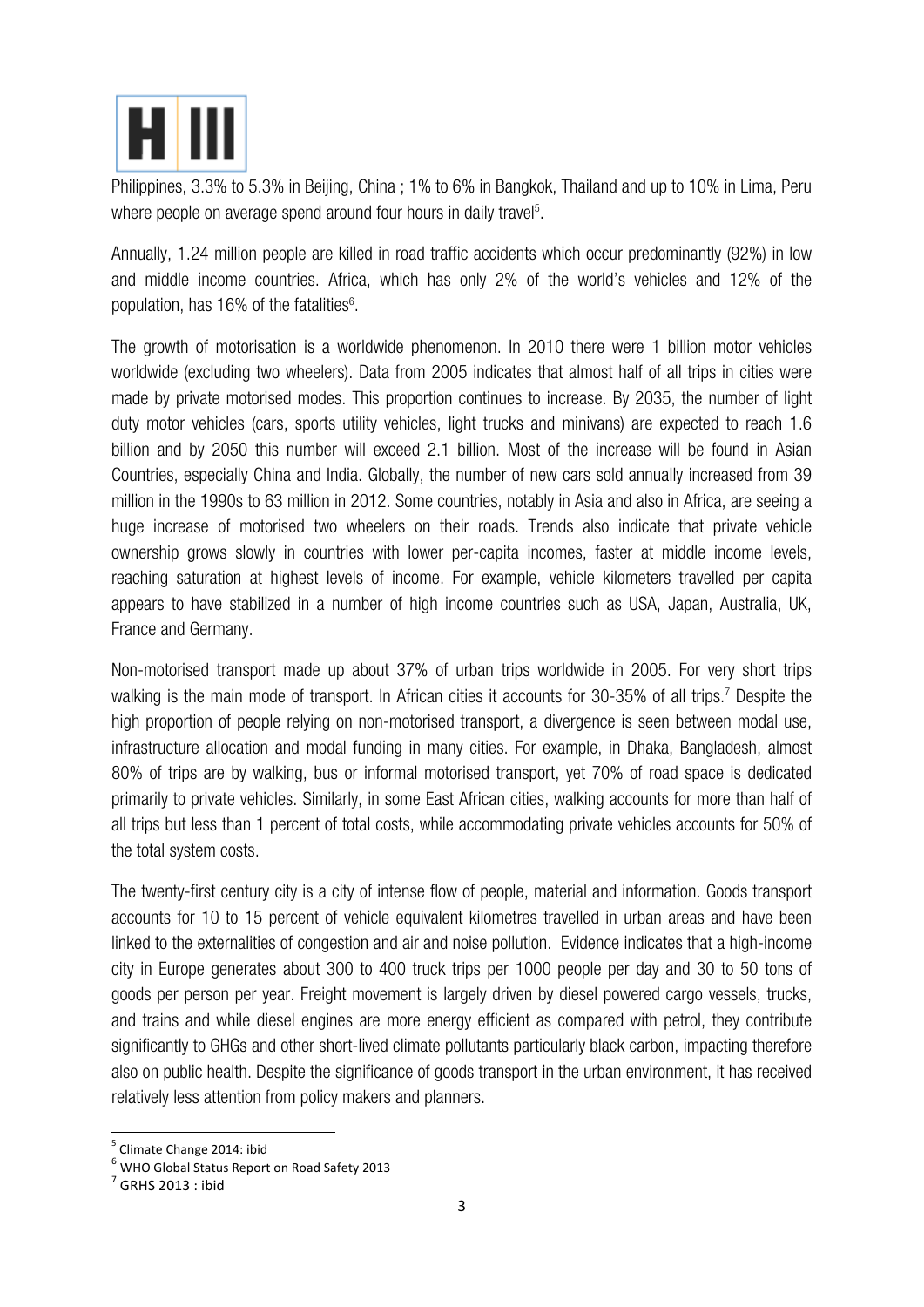

#### ISSUE SUMMARY

While transport is an enabler of economic activity and social connectivity, a bias towards planning for individual motorised transport rather than accessibility has led to increasing passenger kilometers travelled per capita and a vicious cycle where in an effort to address congestion, the increasing numbers of private motorised vehicles are sought to be accommodated by building more and more roads and infrastructure such as flyovers, which in turn are soon overwhelmed by the rise in the numbers of vehicles. The objective should rather be to curb sprawl, create compact, walkable neighborhoods and reduce the vehicle kilometers travelled per capita. Urban form is a key determinant of transport systems and in turn is heavily influenced by transport systems. A compact city form enables people, particularly the poor to access jobs, educational and health services more easily, reduces fuel consumption and provides more opportunities for social interaction. Figure 1 below illustrates the relationship between urban density and energy consumption.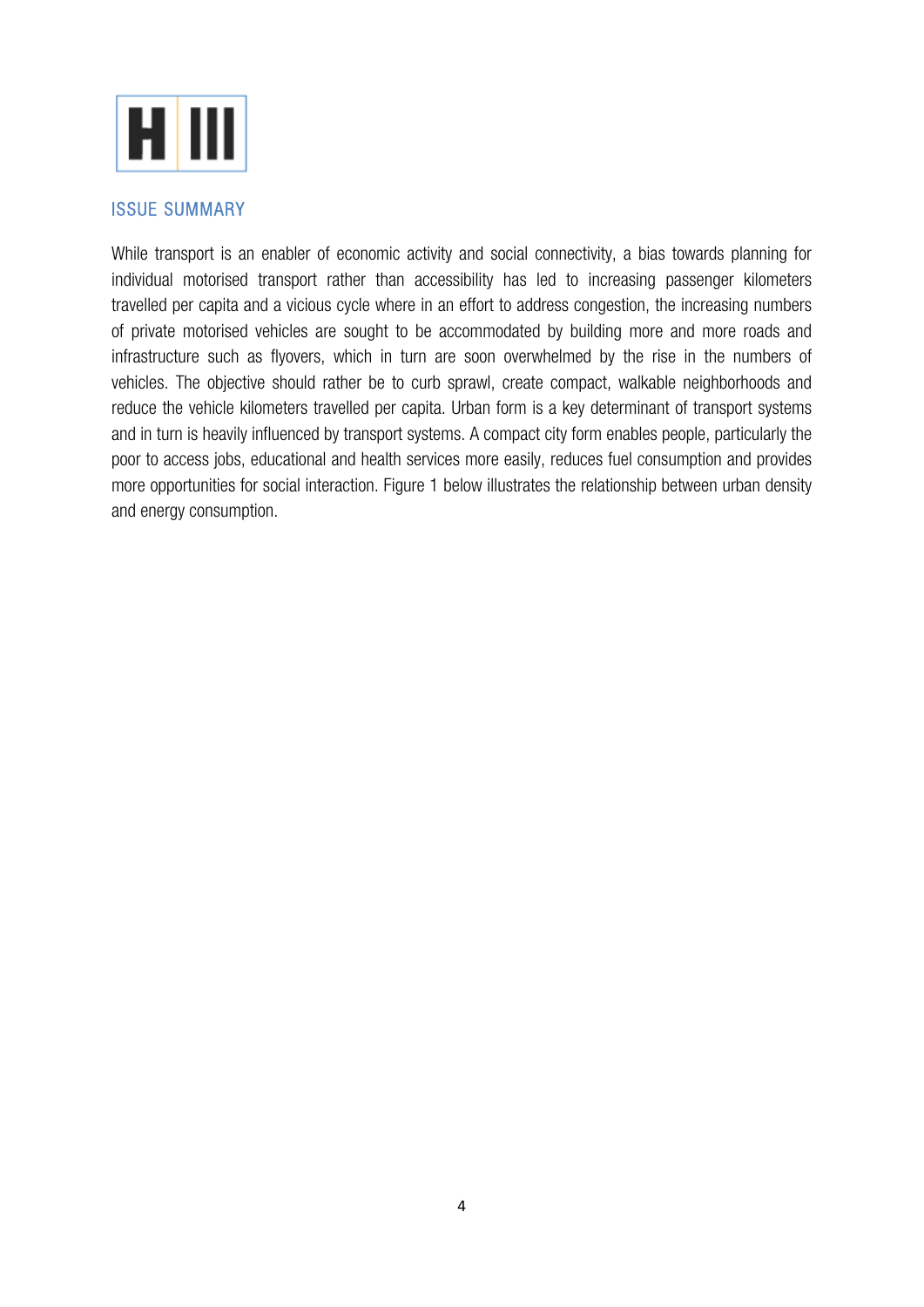

#### Transport-related energy consumption Gigajoules per capita per year







( Source : Newman and Kenworthy 1989 cited in lefevere 2009/ GRHS 2013)

In many developing countries, over the past few decades, formal public transport has deteriorated, as governments held down fare levels without increasing subsidies. This led to the decline in the quality of services. In many countries in Africa, informal transport now dominates service provision. The informal sector is characterised by individual entrepreneurs operating minibuses, midi buses, shared taxis and, in some countries, motorcycle taxis. The 'matatu' minibuses and midi-buses in Nairobi are reported to have the highest per capita use of informal transport in the world with 662 trips per inhabitant per year, three quarters of public transport trips and 36% of traffic volumes.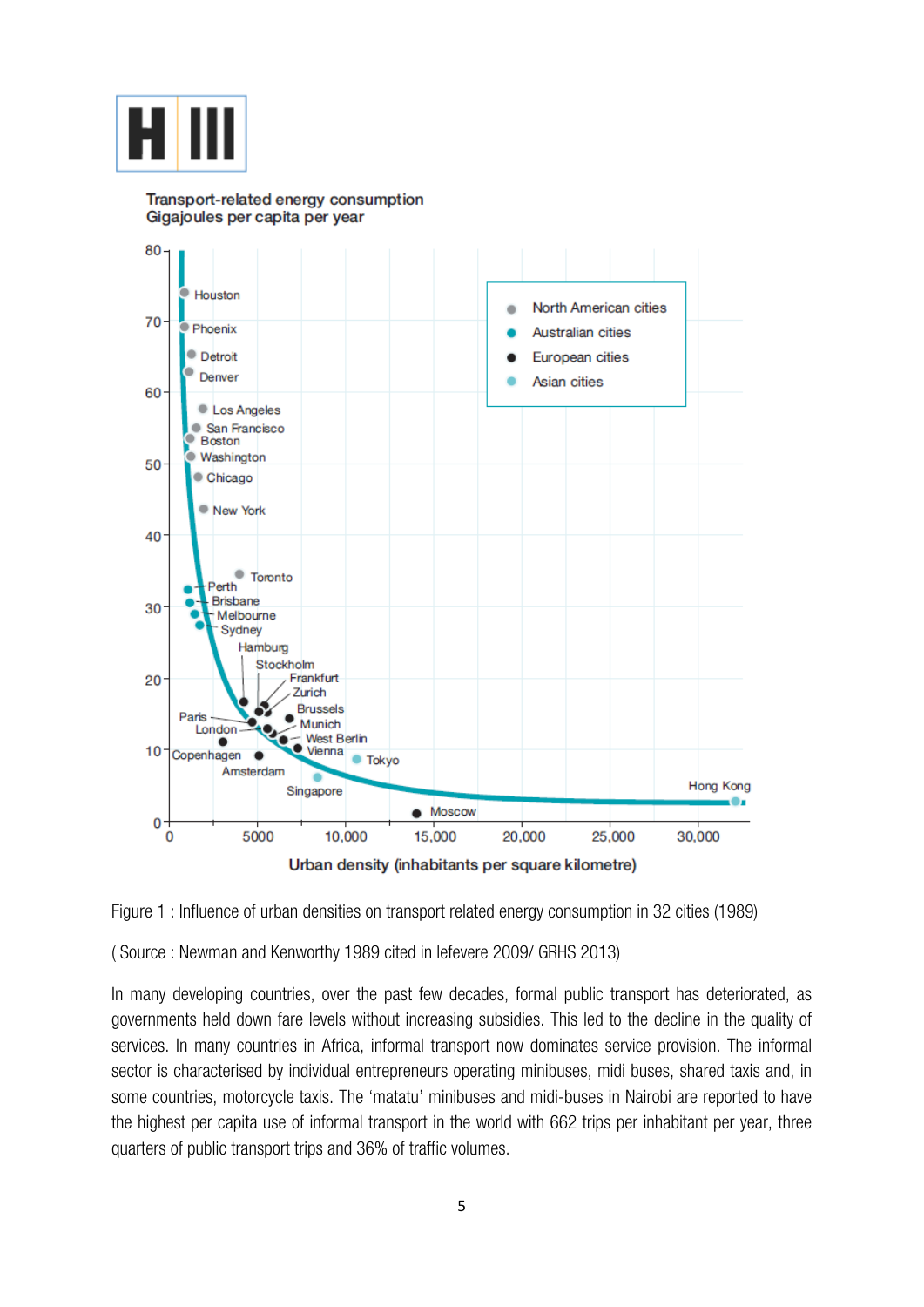

Women and men in urban areas have different travel patterns. Women tend to make more trips, but over shorter distances. Issues related to sexual harassment, safety and security have arisen with regard to women taking public transport or walking. High costs for public transport can make it prohibitive for women. A study in Kampala, Uganda shows that women spend as much as 29% of their income on public transport. A number of challenges also confront people with disabilities.

## KEY DRIVERS FOR ACTION

### Focus on Demand

A reversal of the paradigm, where people rather than vehicles are at the centre of planning, is necessary. This paradigm takes a rights-based approach and considers accessibility as the ultimate objective of all transportation; i.e. physical access to places and opportunities, to jobs and services and to goods and amenities. The focus in the new paradigm shifts from managing the "supply" side of mobility to managing the "demand side". By promoting mixed-land use planning and more compact cities, trip-lengths can be shortened and transport activity reduced. However, even with the focus on accessibility as the goal, the means of transport, remains a vital element. The "Avoid-Shift-Improve framework<sup>8</sup> promotes a demand based approach with the objective of reducing emissions and congestion and making cities more livable. "Avoid" stresses better land use planning and travel demand management, reducing trip lengths. "Shift" refers to the move to more sustainable means of transport – non-motorised transport and public transport and finally "Improve" looks at vehicle and fuel efficiency. A sustainable urban transport system builds on an efficient modal structure consisting of walking, cycling and public transport. Better design of streets and public spaces, and Transit Oriented Design can not only meet the accessibility needs of people but also contribute to the urban economy.

## Enabling Policy Environment and Institutional Coordination

An integrated approach to land use and transport planning is essential. Such integration needs to be promoted at the highest level through national urban policies and National Urban Transport Policies which are developed as statutory instruments that provide a vision for sustainable urban development while also defining the roles, responsibilities and relationships amongst different sectors, agencies and stakeholders, guiding action across regional, metropolitan and neighbourhood levels. Such policy guidelines can also encourage the development of "Sustainable Urban Mobility Plans" as an innovative, integrated and inclusive transport and land use planning processes which are being applied in a number of cities worldwide.

A related dimension is the amalgamation of institutional responsibilities under one agency which has jurisdiction over transport, land-use and investment planning, road construction and maintenance, traffic

<u> 1989 - Jan Samuel Barbara, político establecido de la provincia de la provincia de la provincia de la provinci</u>

<sup>8</sup> www.transport2020.org/file/asi-factsheet-eng.pdf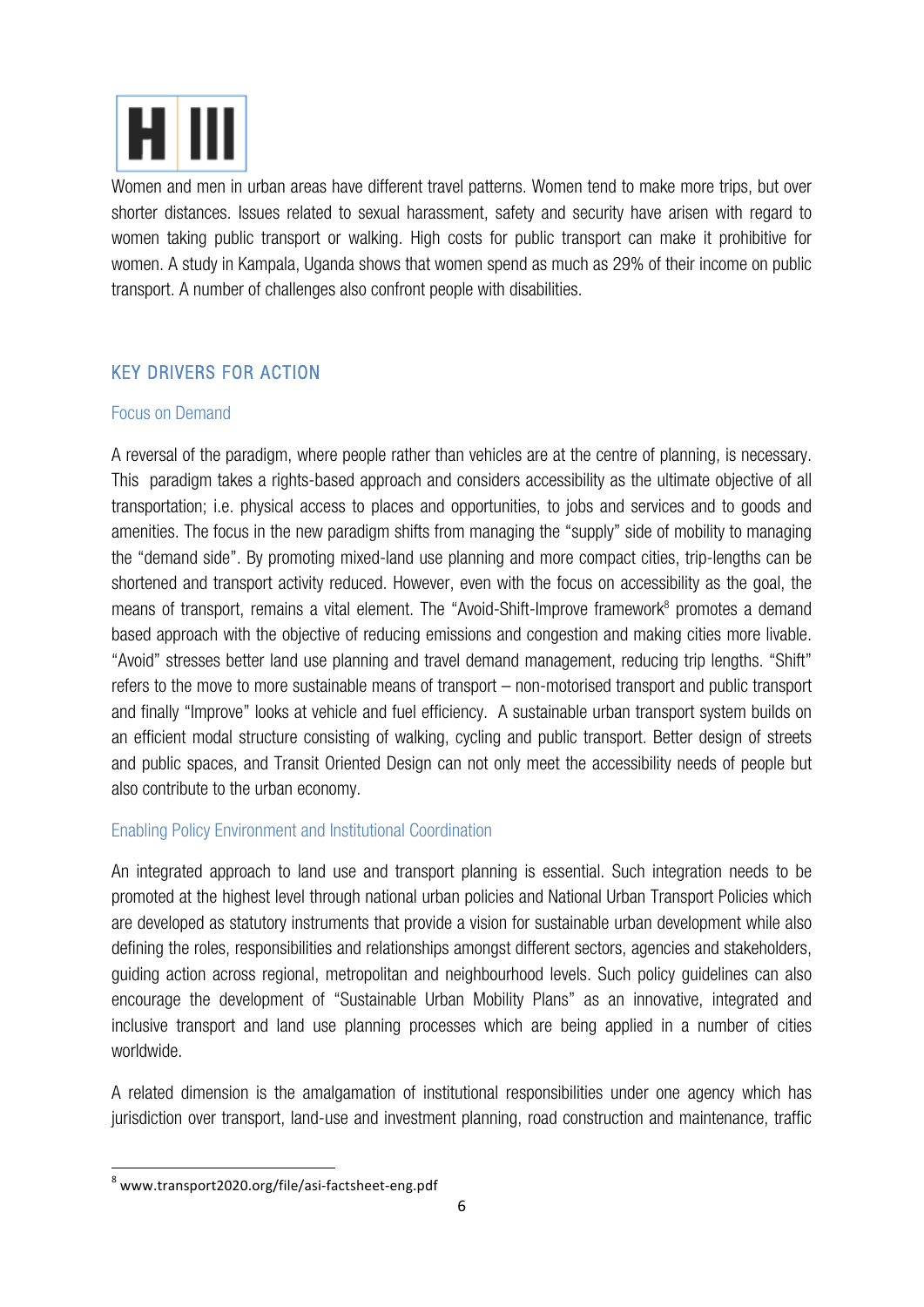

management, licensing, enforcement and operations. This is particularly relevant for large metropolitan cities. Such policies can also support a regional vision for coordinated land-use and transport (e.g. service integration of public transport in a metropolitan region). Some good examples indicate the way forward. In Stockholm, Sweden, to deal with urban growth, the Storstockholms Lokaltrafic was created as a single regional transport body to take over the responsibilities that had been earlier shared amongst different municipalities<sup>9</sup>. In another example, encouraged by potential investments in transport infrastructure, the five "county governments" that make up the Greater Nairobi Metropolitan Area have agreed on a collaborative framework for transport planning and operations by signing a "Memorandum of Understanding" as a precursor to the establishment of the proposed "Nairobi Metropolitan Transport Authority" to oversee transport development in the Greater Nairobi Metropolitan Area.

## Intermodal integration and Transit Orientated Development

Modal integration of public transport with non-motorised transport increases the reach and accessibility of public transport. It is important to consider the complementary roles of freeways and railway systems. For example in the suburbs of Munich, Germany, motorways and suburban trains are physically integrated to allow for motorists to switch to trains. Similarly, better pedestrian and cycling paths feeding into suburban railway stations, bike sharing and rental schemes where such stations function as a node can improve accessibility in the wider metropolitan regions and should be prioritised in large urban agglomerations.

Curitiba, Brazil provides a good example of Transit Oriented Development, where a lower cost option bus rapid transport system was introduced in conjunction with a land-use policy that promoted increasing intensity of land-use progressively with proximity to the BRT corridor demonstrating a planning for people approach.

Good examples of modal integration have emerged in Asian and Latin American Cities as well. In Guangzhou, China, the BRT system which serves 800,000 passengers daily is integrated with the city's bicycle lanes and bike share systems, thereby ensuring access to public transport and extending the reach of public transport. Sao Paolo and Curitiba in Brazil, Bogota in Colombia and Santiago in Chile have also taken measures towards such integration.

### Urban Freight Management

With growing urban congestion crippling many cities and draining the economy, the concept of "green" freight" has emerged in recent years. It involves policy makers, business leaders and civil society working voluntarily together to improve the energy and environmental efficiency of freight movement. This approach reduces costs and can make businesses more competitive, while also reducing emissions and benefiting public health. Transport strategies in the increasingly contested urban landscape have not received adequate attention and it is essential that the close interactions between urban land-use and

<sup>&</sup>lt;u> 1989 - Jan Samuel Barbara, político establecido de la provincia de la provincia de la provincia de la provinci</u>  $9^9$  GRHS 2013 : ibid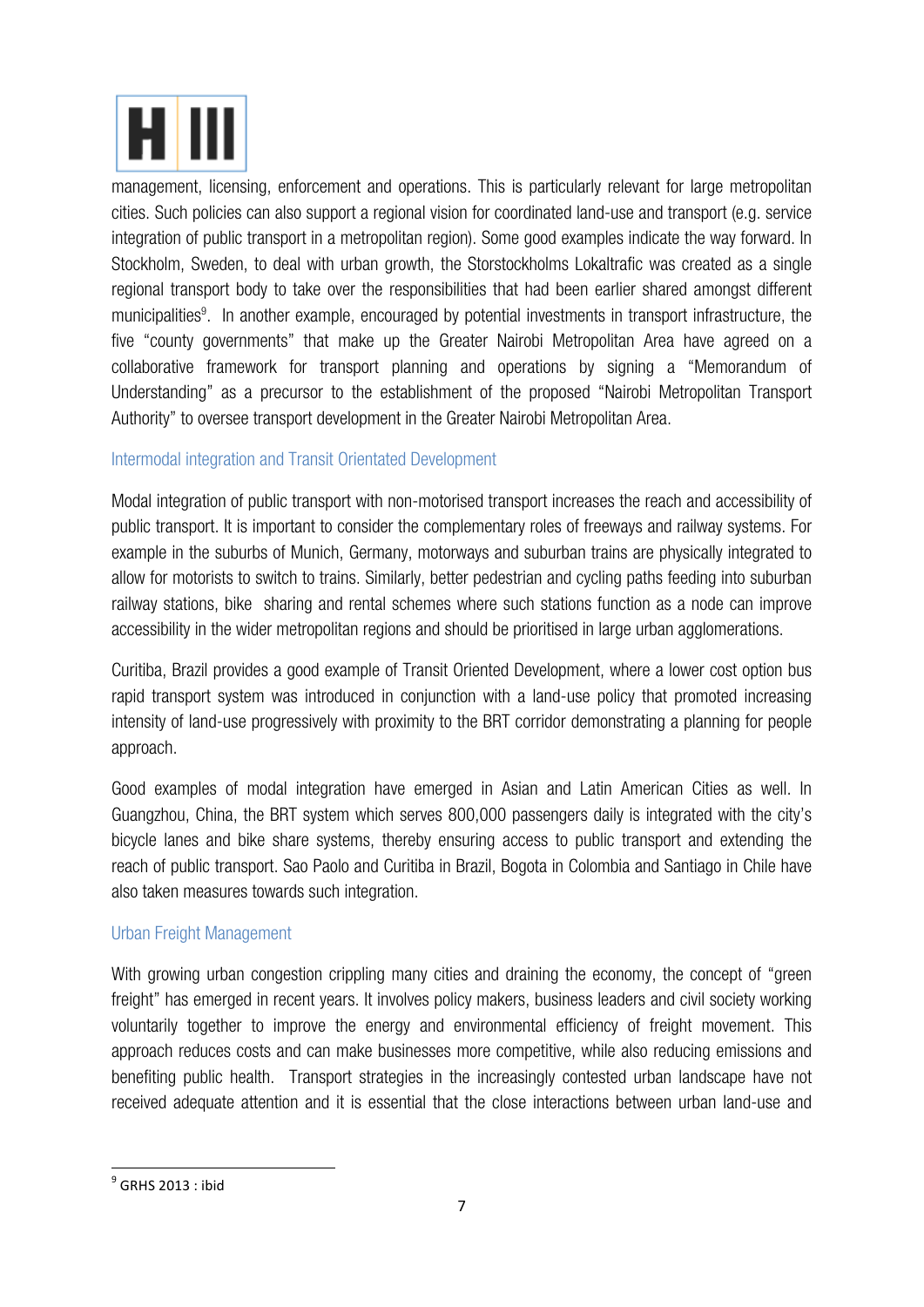

goods transport is considered in framing policies and strategies that can ensure the economic benefits of efficient goods transport while reducing its environmental, health and social impacts.

Some good practices have emerged on freight distribution in urban areas. These include rationalization of delivery and consideration of "reverse logistics" (i.e. removal of waste and modal adaptation), but much more focused research is required on integrating freight distribution as an integral part of sustainable urban mobility. Challenges of (transfer) terminals and logistics centres might be reduced, if they move away from road dependency and towards intermodal terminals with rail access. Freight logistics and intermodal options require more attention from policy and decision makers; especially regarding decision making for terminal location and integration.

## **Financing**

Policies need to be promoted that make car travel less appealing while facilitating a modal shift towards public transport and NMT. Financial incentives and integrated tariff systems can be provided to ensure convenience, affordability and uptake of these alternative modes. In addition, based on the "polluter pays principle, policies on parking, congestion charging or tolling can reduce private automobiles use and promote the use of public transport and NMT. The additional revenues generated from road/congestion pricing measures can be used as a source for financing investments in public transport improvements. Innovations such as car-sharing can reduce car ownership, but still represent a win-win situation for the car industry and cities, serving to meet the un-met demand for mobility amongst city residents, while reducing demands on parking space. Employers can also contribute to reducing congestion by incentivising car-pooling amongst employees.

Financial sustainability of transportation systems is key to ensure sustainable mobility. With growing urbanization and increasing travel, it is necessary that appropriate levels of financing are available. Solid financing mechanisms for sustainable transport – mobility funds/programs, sustained and higher budgetary allocations according to priorities defined in National Urban Transport Policies and Sustainable Urban Mobility Plans ensuring the realization of identified measures are required. Broadly, experience indicates that operating costs for public transport should be linked to fares, but capital costs should be supported by broader sources of revenues. The New York Metropolitan Transportation Authority (MTA) provides an example where a single agency is able to consolidate revenues from different sources for providing a multi-modal regional transport system. The agency combines revenues from federal, state, local governments and earmarked transportation taxes as well as from tolls from roads and bridges. This allows for the easy distribution of costs and revenues across different modes –illustrating a potentially easily used policy tool.10

Public Private Partnerships and Value Sharing models also have great potential in bridging the financing gap for investments in public transport. To illustrate in Hong Kong, the Government makes land around future stations available to Mass Transit Railway Corporation (MTRC) on long-term lease at pre-transport

<sup>&</sup>lt;u> 1989 - Jan Samuel Barbara, político establecido de la provincia de la provincia de la provincia de la provinci</u>  $10$  GRHS : ibid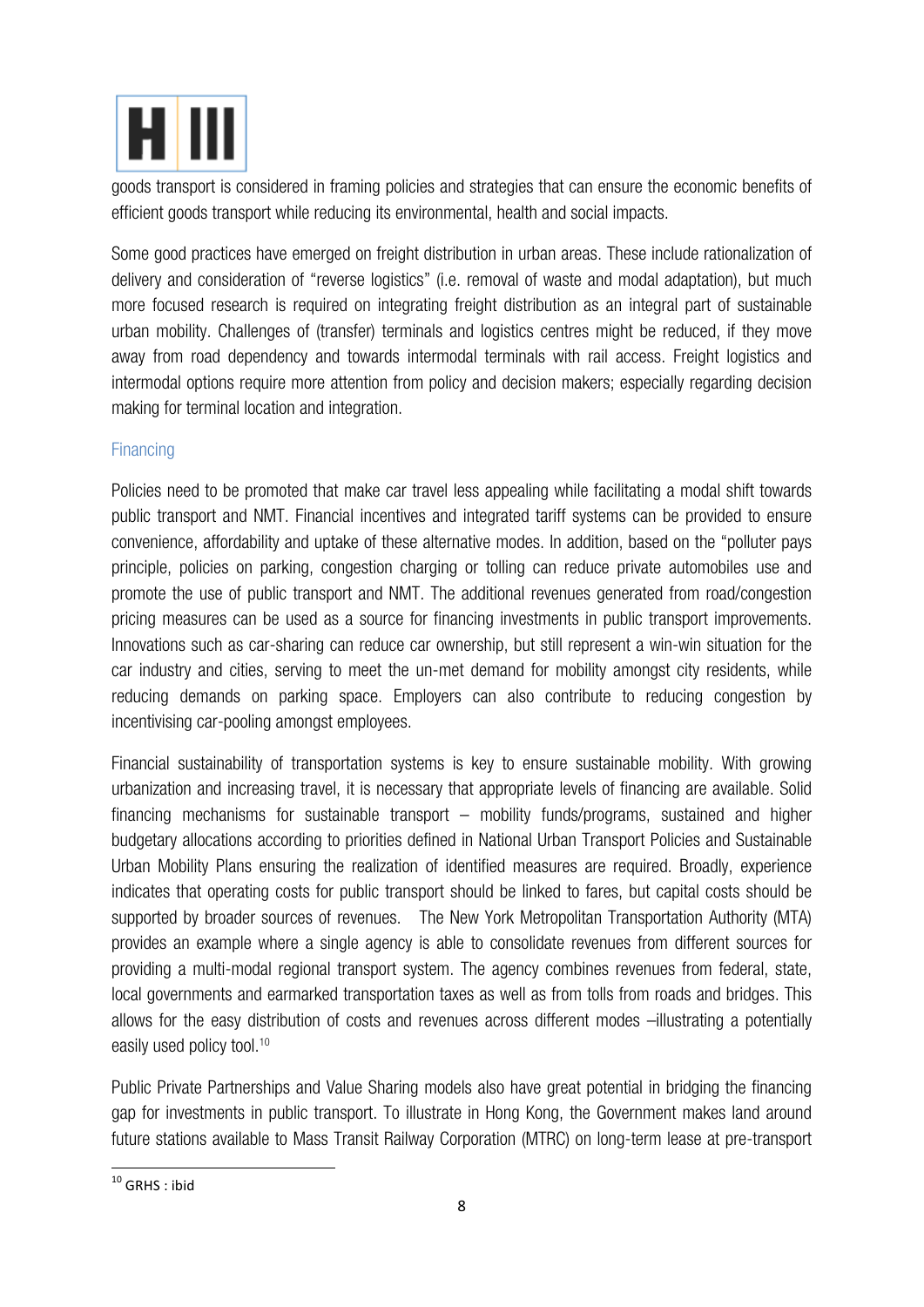

development prices. The MRTC then sells the rights to develop these sites – at post development prices to private developers who create shopping malls and houses. The difference between the prices pays for the capital cost of the transport infrastructure.

#### Use of ICTs

Modern communication and ticketing technology has the potential to greatly facilitate integration of different modes of transport. Reliable demand modelling and forecasting data should be the basis of any transport intervention. Good examples based on diffusion of ICT are emerging in this area. For instance, the absence of origin-destination data in East African cities made it difficult to plan BRT operations. But by using information on informal transit routes captured on smart phones, it was possible to map the mobility patterns of people using informal public transport. Since BRT services are expected to reflect current informal transit patterns, this data was used for operational plans for the BRT systems. Such innovative use of technologies and instruments can be strengthened and facilitated to improve accessibility and reduce accidents, pollution and GHG emissions. Application of ICT and Intelligent Transport Systems (ITS) also play a key role to increase the operational efficiency of urban transport and improve services to the benefit of users of sustainable transport (e.g. public transport acceleration, traffic control centres and adaptive traffic management, E-Ticketing, integrated information, real-time-data, multimodal mobility applications and navigation) – enormous potential for innovation.

Knowledge of successfully implemented urban mobility solutions can be shared amongst local and national governments to boost the uptake of these strategies. Knowledge also needs to be expanded on how the new paradigm can be implemented in practice. This calls for engagement of cities, civil society, industry and financial institutions in collaborative and operational partnerships in the form of projects and concurrently for capacity building on operation and maintenance aspects. National Urban Policies together with National Urban Transport Policies articulated with the new paradigm of accessibility can provide guidance through sample legislation, e.g. on compact city planning and incentives for clean transport.

Some of the other key drivers for action for sustainable urban transport may also include (i) Formulation of coherent National Urban Transport Policies for consolidating overarching policy goals with action on local levels, including legal frameworks for sustainable transport governance, funding programs and strong cooperation of national, provincial and local authorities (ii) Innovative, integrated and inclusive transport and land use planning processes (iii) Human and institutional capacity-building to enable policy-makers and planners to implement policies and successfully realise measures on urban transport and (iv) Strengthening of international cooperation on sustainable transport to improve the access to technologies, experiences and concrete solutions as well as to ensure mutual learning and improvement of solutions.

### PLATFORMS AND PROJECTS

• The Urban Electric Mobility Vehicles Initiative (UEMI) (http://unhabitat.org/action-platform-onurban-electric-mobility-initiative-uemi/) launched at the UN Climate Summit on 23 September